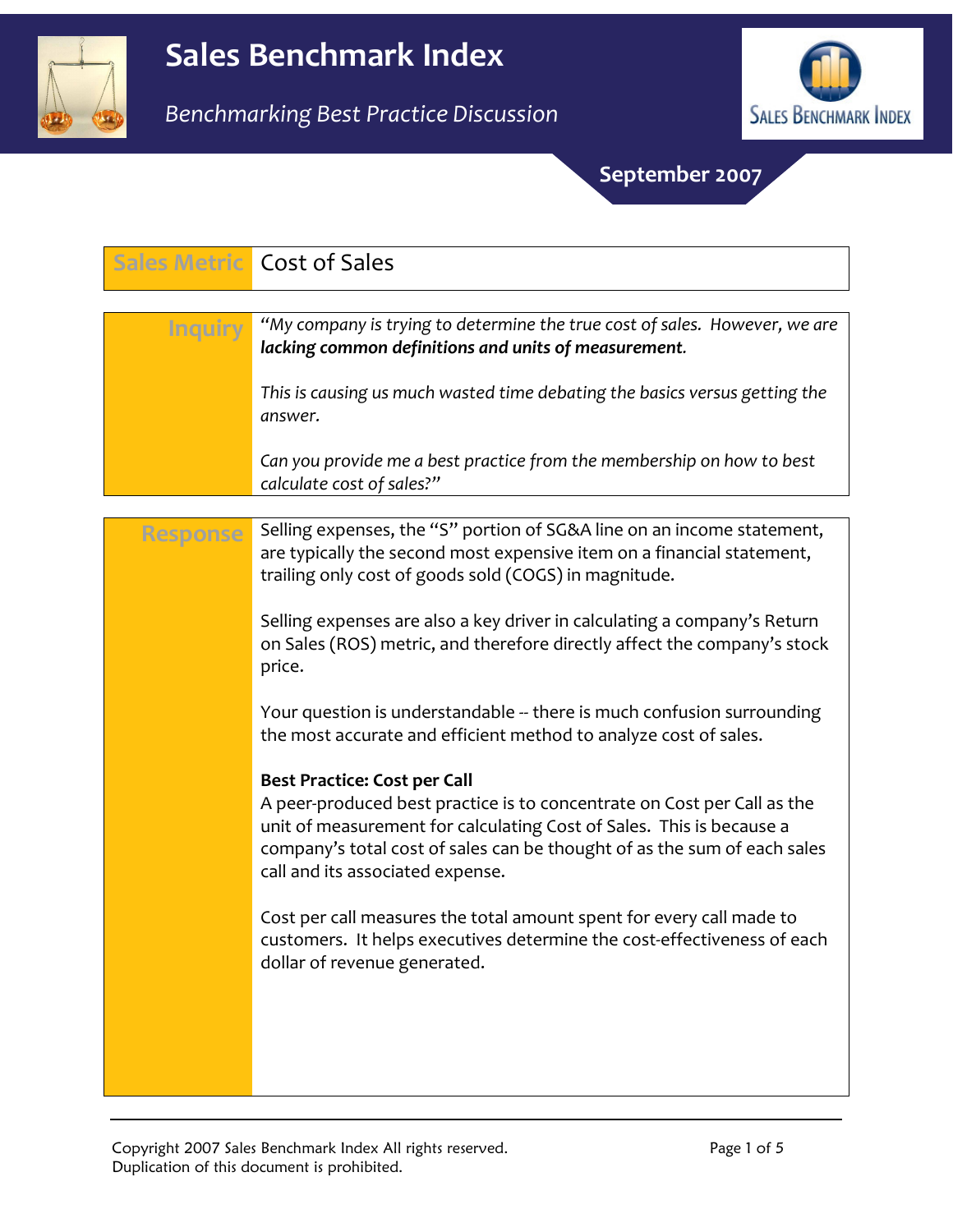



September 2007

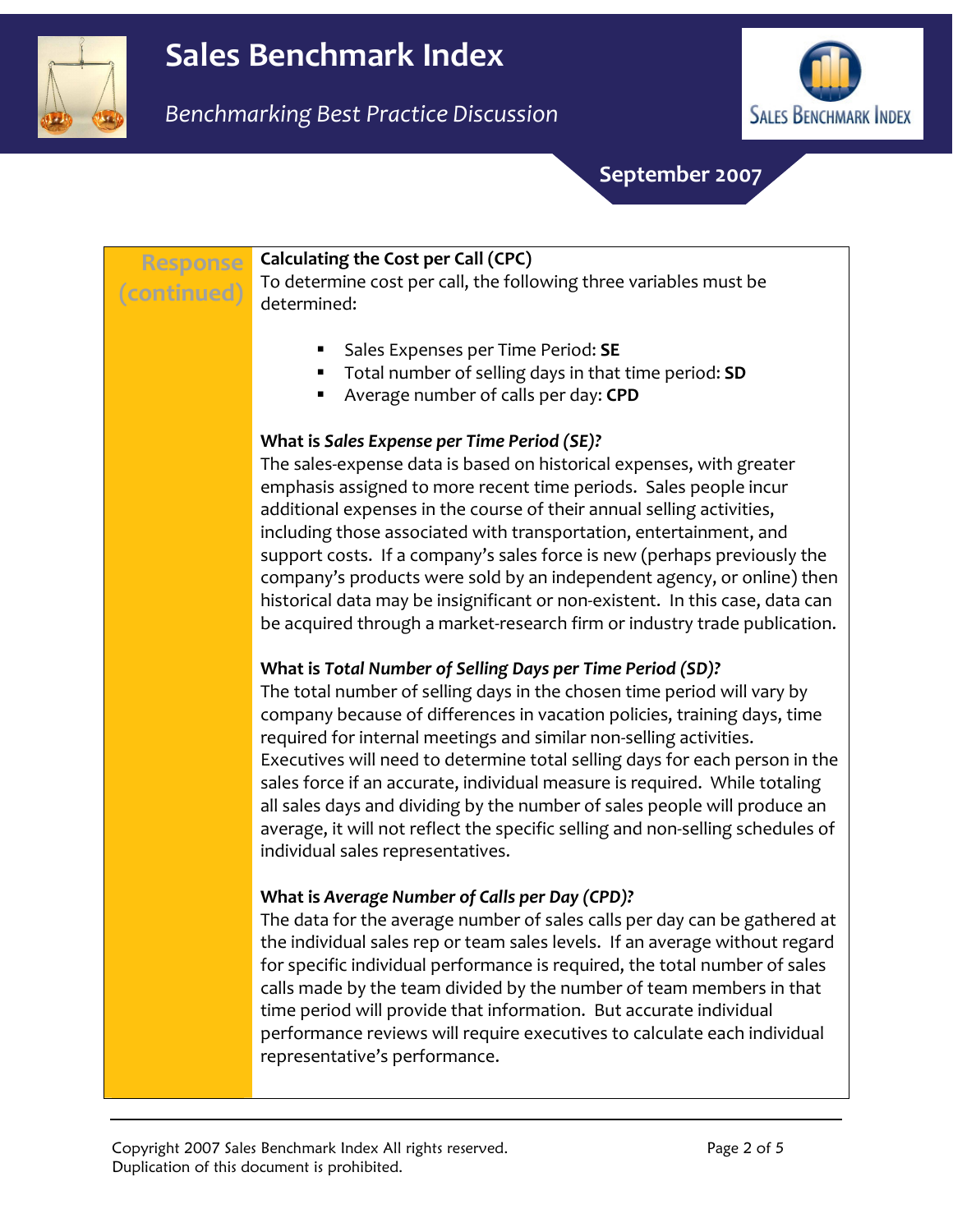



September 2007

| <b>Response</b><br>(continued) | The Formula for Cost per Call CPC<br>using the following formula:                                                                                                                                                                   | Using the three variables described above Cost per Call can be calculated                                                                                                                                                                                                                                                    |
|--------------------------------|-------------------------------------------------------------------------------------------------------------------------------------------------------------------------------------------------------------------------------------|------------------------------------------------------------------------------------------------------------------------------------------------------------------------------------------------------------------------------------------------------------------------------------------------------------------------------|
|                                | $CPC =$ $SE$<br>$CPD * SD$                                                                                                                                                                                                          |                                                                                                                                                                                                                                                                                                                              |
|                                | Determining Sales Expense per Time Period (SE)<br>is only part of the total sales expense, however, and you must also<br>additional expenses.                                                                                       | The average compensation (base salary plus bonus and commissions) for<br>all sales people in the United States in 2006 was US\$ 121,440 <sup>1</sup> . This figure<br>account for fringe benefits (e.g. insurance). In this example, we have<br>added a value of \$15,225 per sales rep (roughly 12.5%) to account for these |
|                                | <b>Loaded Compensation Expense</b><br>Salary, commissions, bonus:<br>Fringe benefits (insurance, etc.):<br>Total:                                                                                                                   | \$121,440<br>\$15,225<br>\$136,665                                                                                                                                                                                                                                                                                           |
|                                | <b>Direct Selling Expense</b><br>Automobile:<br>Lodging and meals:<br>Entertainment:<br>Communications:<br><b>Promotional Materials:</b><br>Miscellaneous:<br>Total:<br>Direct Selling Expense or \$176,848 (\$136,665 + \$40,183). | \$12,636<br>\$9,856<br>\$5,181<br>\$7,076<br>\$2,780<br>\$2,654<br>\$40,183<br>Thus, SE is equivalent to the sum of Loaded Compensation Expense and                                                                                                                                                                          |

 $<sup>1</sup>$  Sales Benchmark Index's information repository – Mar 13, 2007 data cut</sup>

 $\overline{a}$ 

Copyright 2007 Sales Benchmark Index All rights reserved. Page 3 of 5 Duplication of this document is prohibited.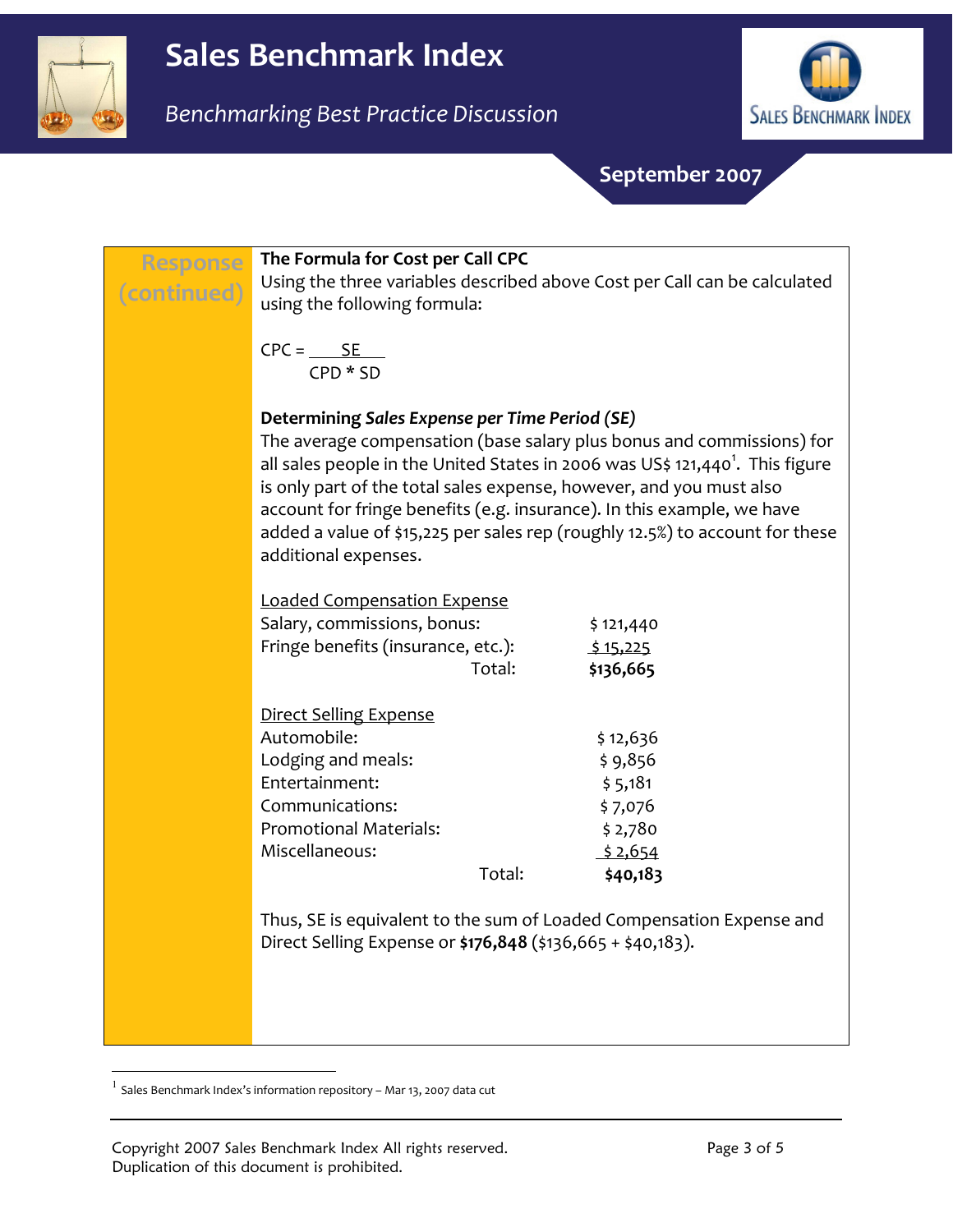

Benchmarking Best Practice Discussion



September 2007

| <b>Response</b><br>(continued) | Determining Total Number of Selling Days per Time Period (SD)<br>This value is determined by taking the total available selling days in a year<br>and subtracting the number of days allotted to non-selling activities. In<br>this example, we will use the industry standard 260 days (52 weeks * 5<br>work days per week) as the value for Total Available Days. |
|--------------------------------|---------------------------------------------------------------------------------------------------------------------------------------------------------------------------------------------------------------------------------------------------------------------------------------------------------------------------------------------------------------------|
|                                | To determined non-Selling Days, we add up the following allotments:                                                                                                                                                                                                                                                                                                 |
|                                | Vacation<br>10 days                                                                                                                                                                                                                                                                                                                                                 |
|                                | Holidays 10 days<br>Sickness 5 days                                                                                                                                                                                                                                                                                                                                 |
|                                | Meetings 18 days                                                                                                                                                                                                                                                                                                                                                    |
|                                | Training<br>12 days                                                                                                                                                                                                                                                                                                                                                 |
|                                | Total: 55 days                                                                                                                                                                                                                                                                                                                                                      |
|                                | Thus, $SD = 205$ Net selling days $(260 - 55)$                                                                                                                                                                                                                                                                                                                      |
|                                | Determining Average Number of Calls per Day (CPD)<br>In our example, the Sales Operations staff has previously determined that<br>an average sales rep can complete 3 sales calls per day.                                                                                                                                                                          |
|                                | <b>Calculating Cost Per Call (CPC)</b><br>Using the formula described above, we can now determined CPC as<br>follows:                                                                                                                                                                                                                                               |
|                                | $CPC = \underline{SE}$<br>$CPD * SD$                                                                                                                                                                                                                                                                                                                                |
|                                | $CPC =$ $\frac{$176,848}{$}$ = \$287.56<br>$3*205$                                                                                                                                                                                                                                                                                                                  |
|                                | This example captures all the relevant data and shows how much it costs<br>the organization to service, support, and sell via their sales reps.                                                                                                                                                                                                                     |